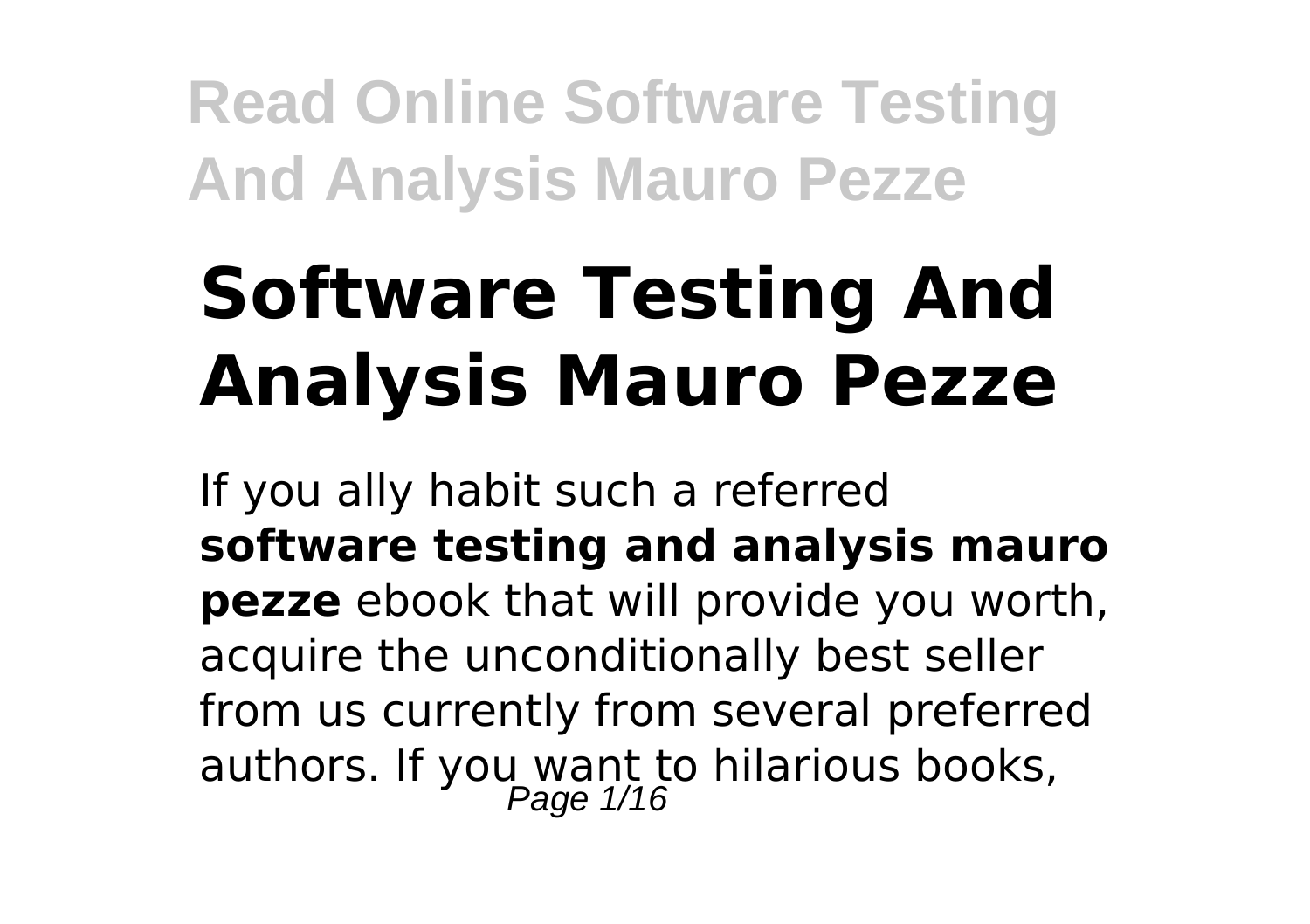lots of novels, tale, jokes, and more fictions collections are plus launched, from best seller to one of the most current released.

You may not be perplexed to enjoy every book collections software testing and analysis mauro pezze that we will completely offer. It is not approximately

Page 2/16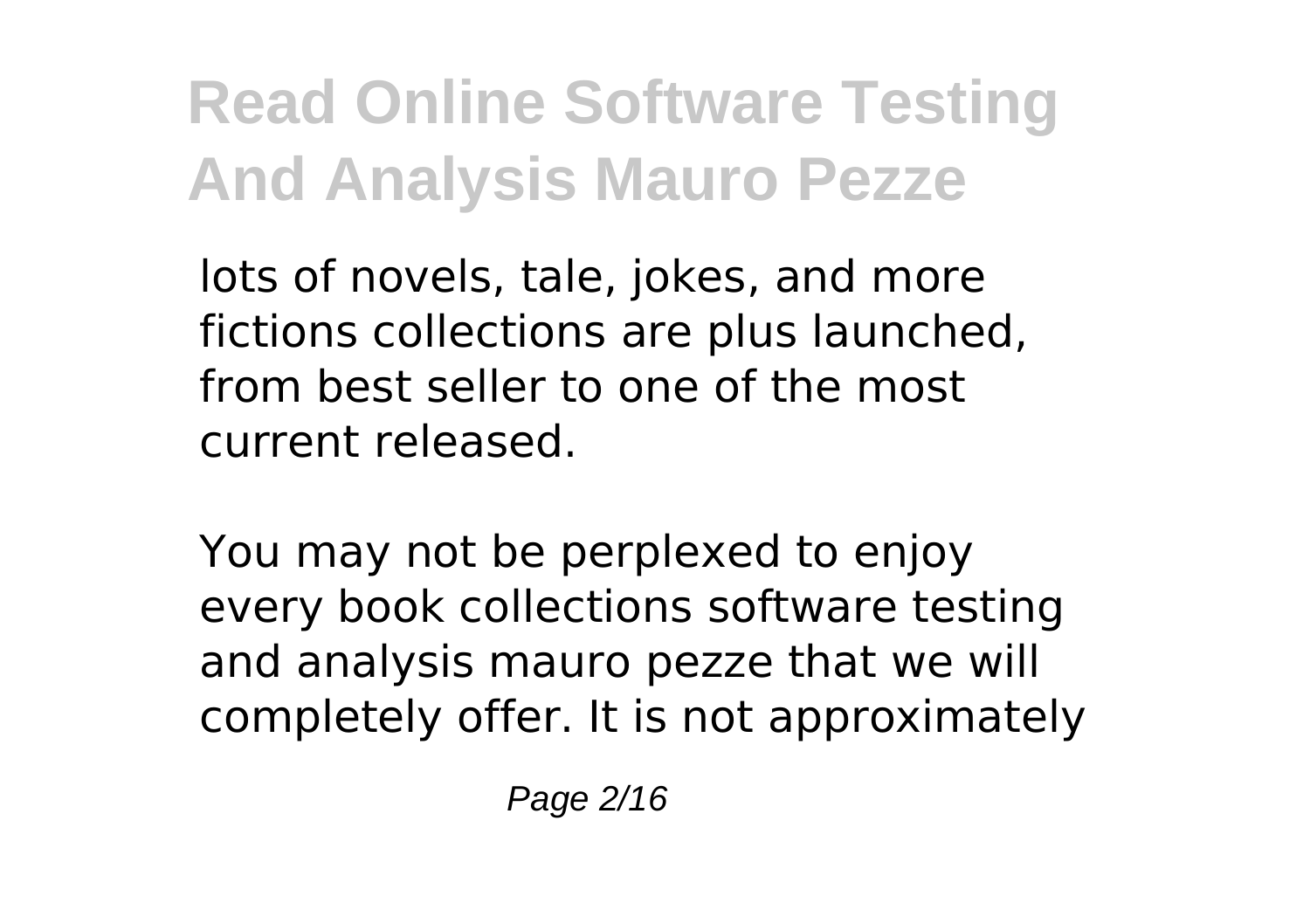the costs. It's roughly what you obsession currently. This software testing and analysis mauro pezze, as one of the most practicing sellers here will no question be accompanied by the best options to review.

You can search and download free books in categories like scientific, engineering,

Page 3/16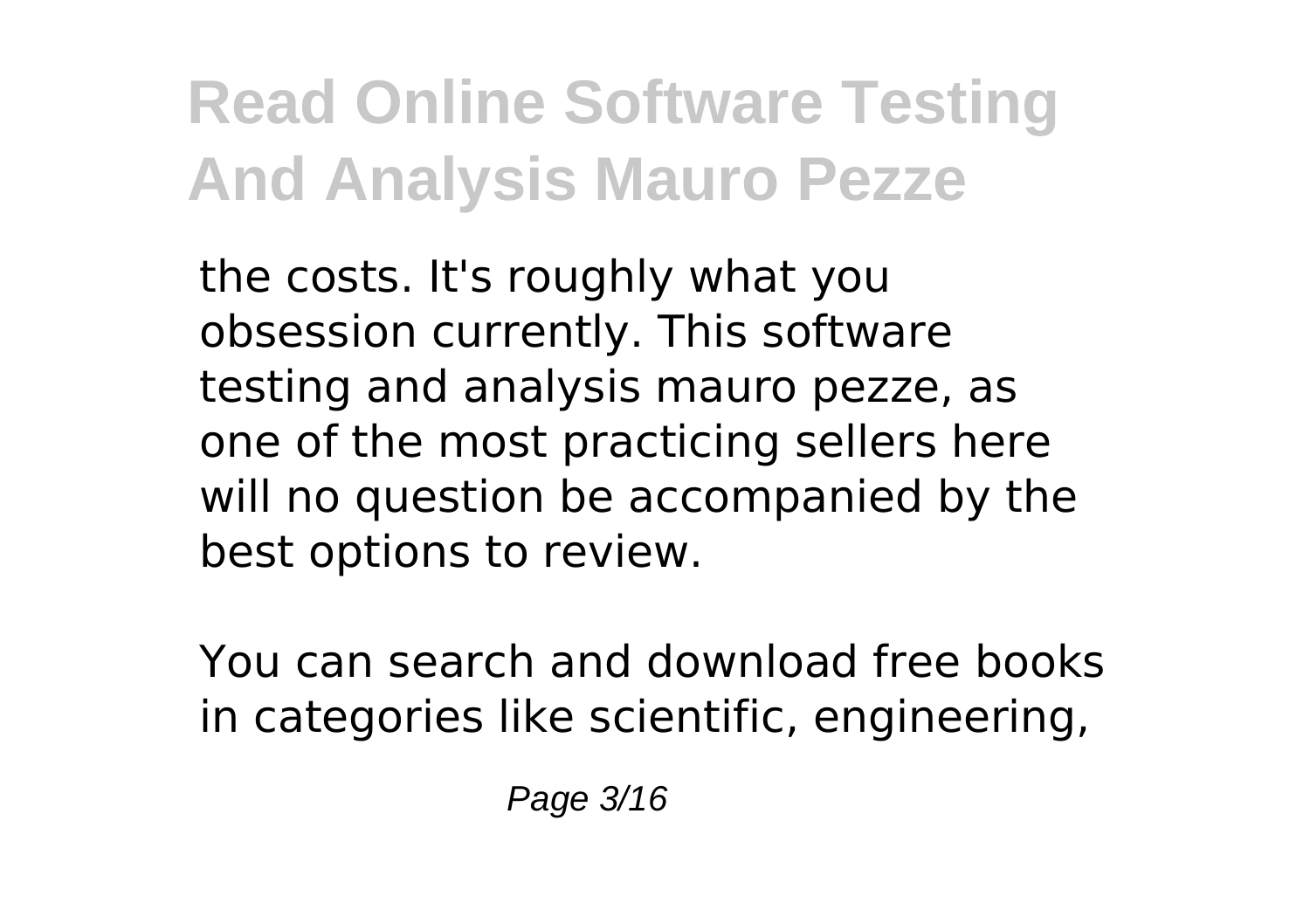programming, fiction and many other books. No registration is required to download free e-books.

#### **Software Testing And Analysis Mauro**

TaskJuggler is a modern and powerful, Free and Open Source Software project management tool. Its new approach to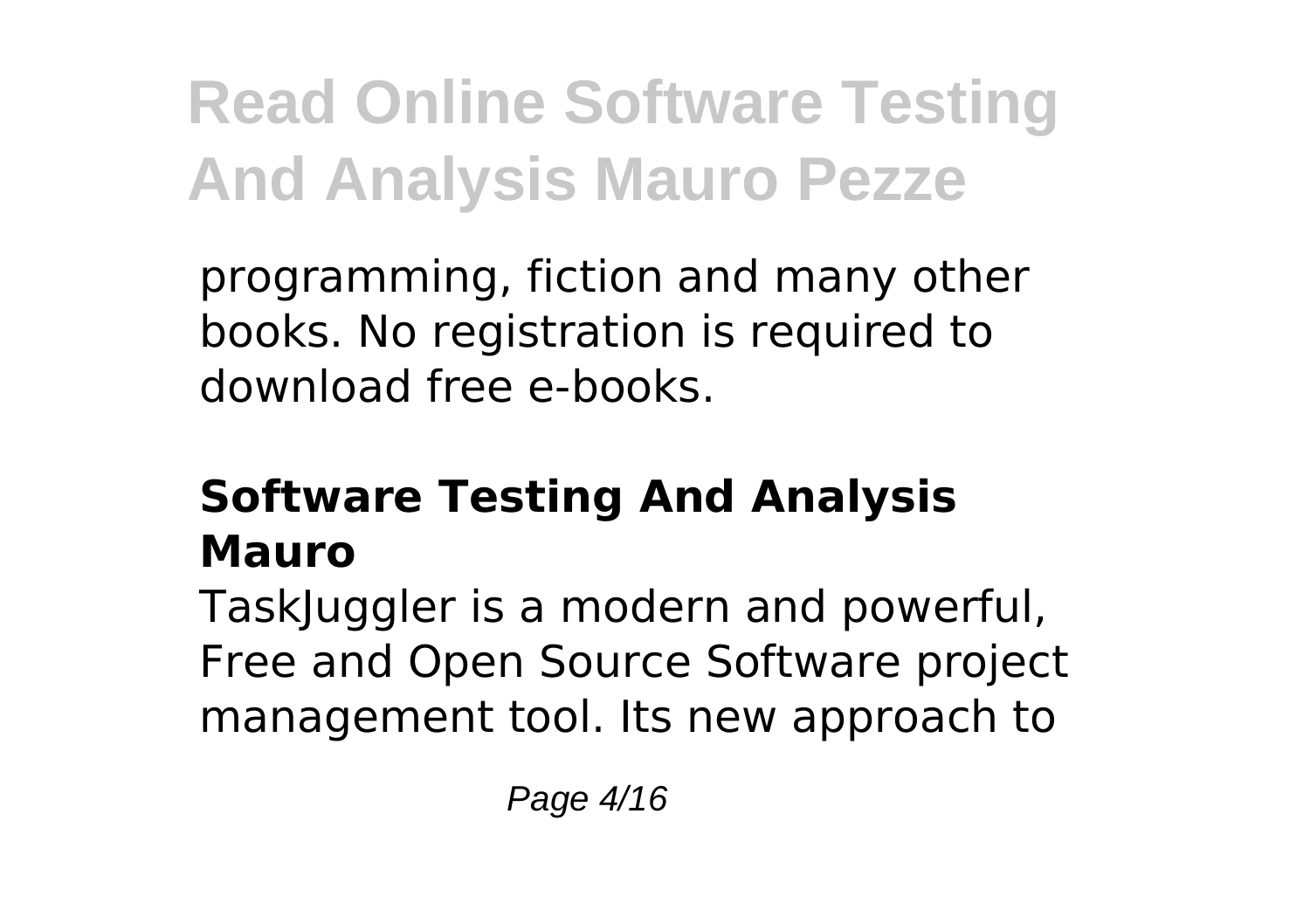project planning and tracking is more flexible and superior to the commonly used Gantt chart editing tools. TaskJuggler is project management software for serious project managers.

#### **The TaskJuggler Project Management Software**

SLEEP is the official journal of the Sleep

Page 5/16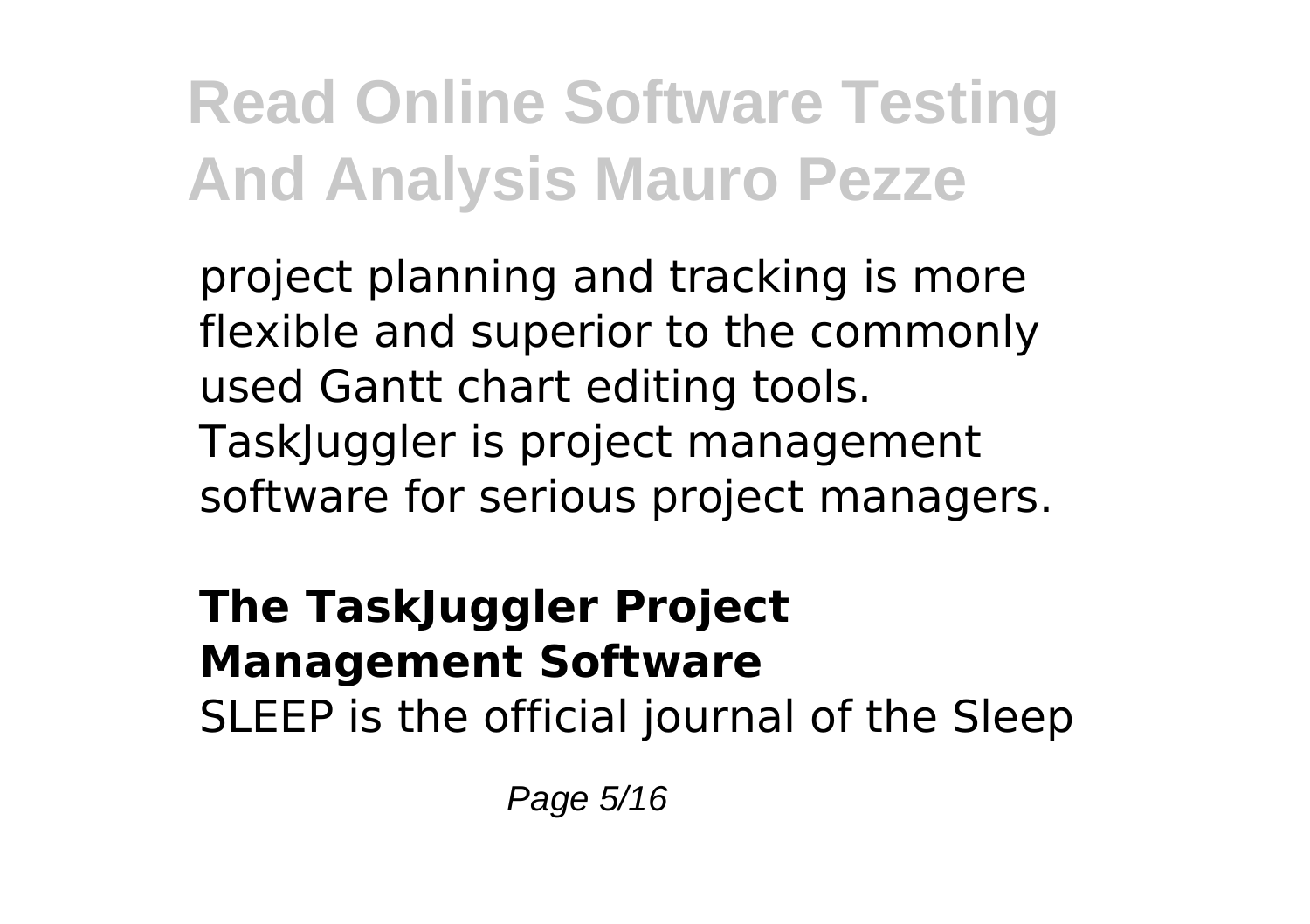Research Society (SRS). Publishes content on sleep, sleep medicine and circadian research.

#### **SLEEP | Oxford Academic**

Optimizing codon usage for increased protein expression. The polypeptide chain(s) of most proteins can be encoded by a seemingly infinite number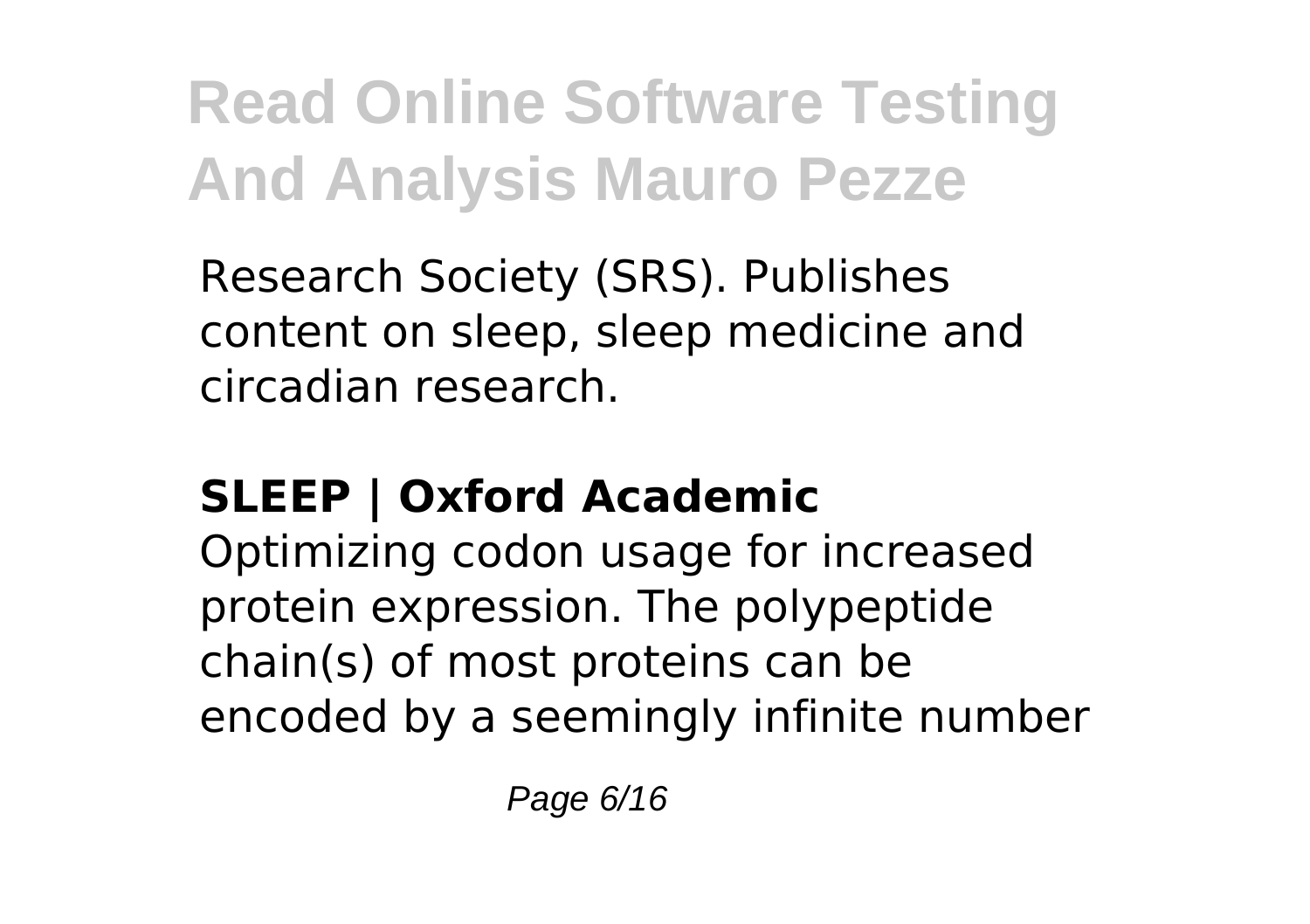of mRNA sequences due to the degenerate nature of the genetic code (see Glossary) [].Interestingly, mRNAs encoding the same polypeptide via different codon assignments can vary dramatically in the amount of protein expressed [2, 3].

#### **A critical analysis of codon**

Page 7/16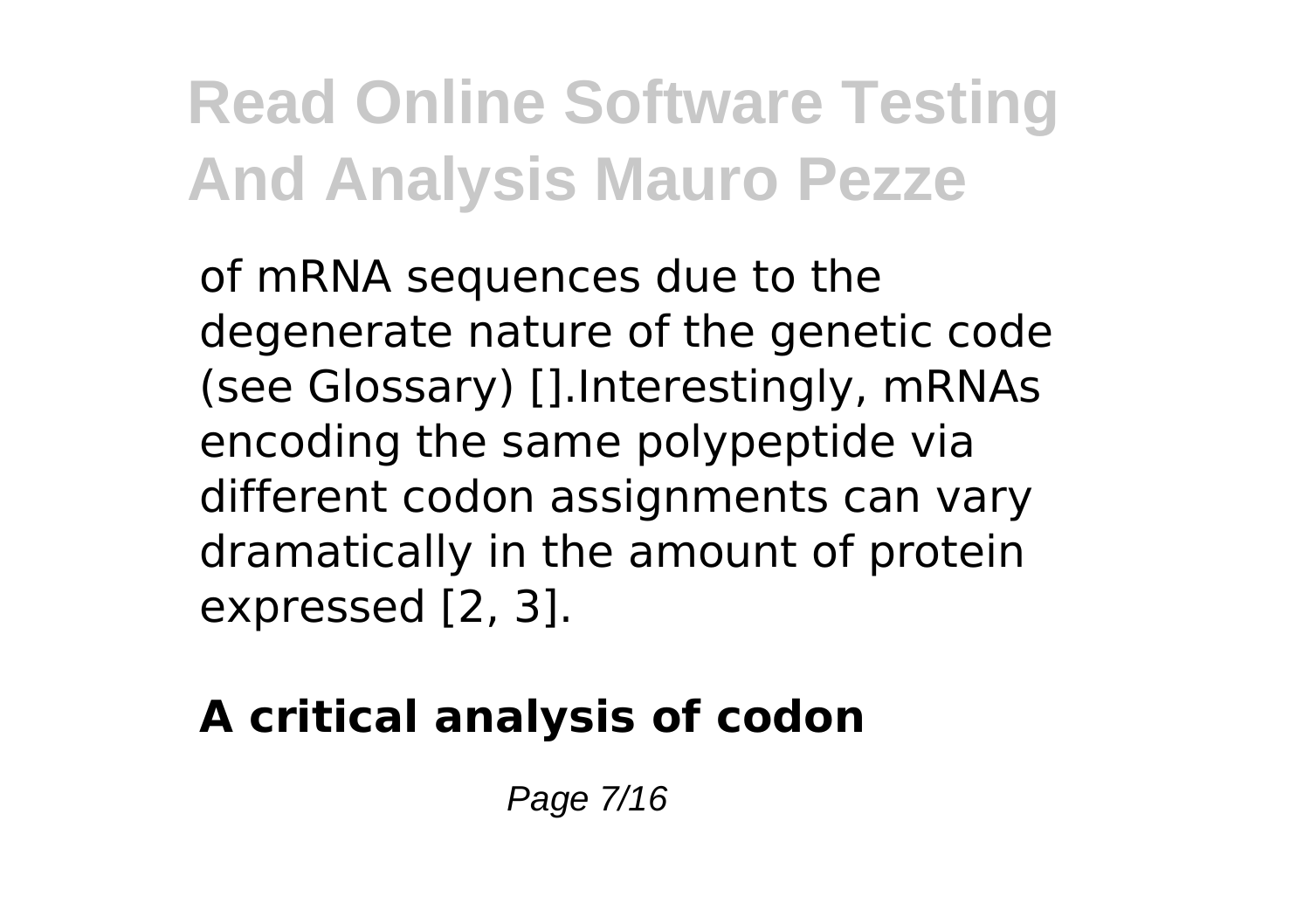#### **optimization in human ...**

Digital geologic mapping is the process by which geological features are observed, analyzed, and recorded in the field and displayed in real-time on a computer or personal digital assistant (PDA). The primary function of this emerging technology is to produce spatially referenced geologic maps that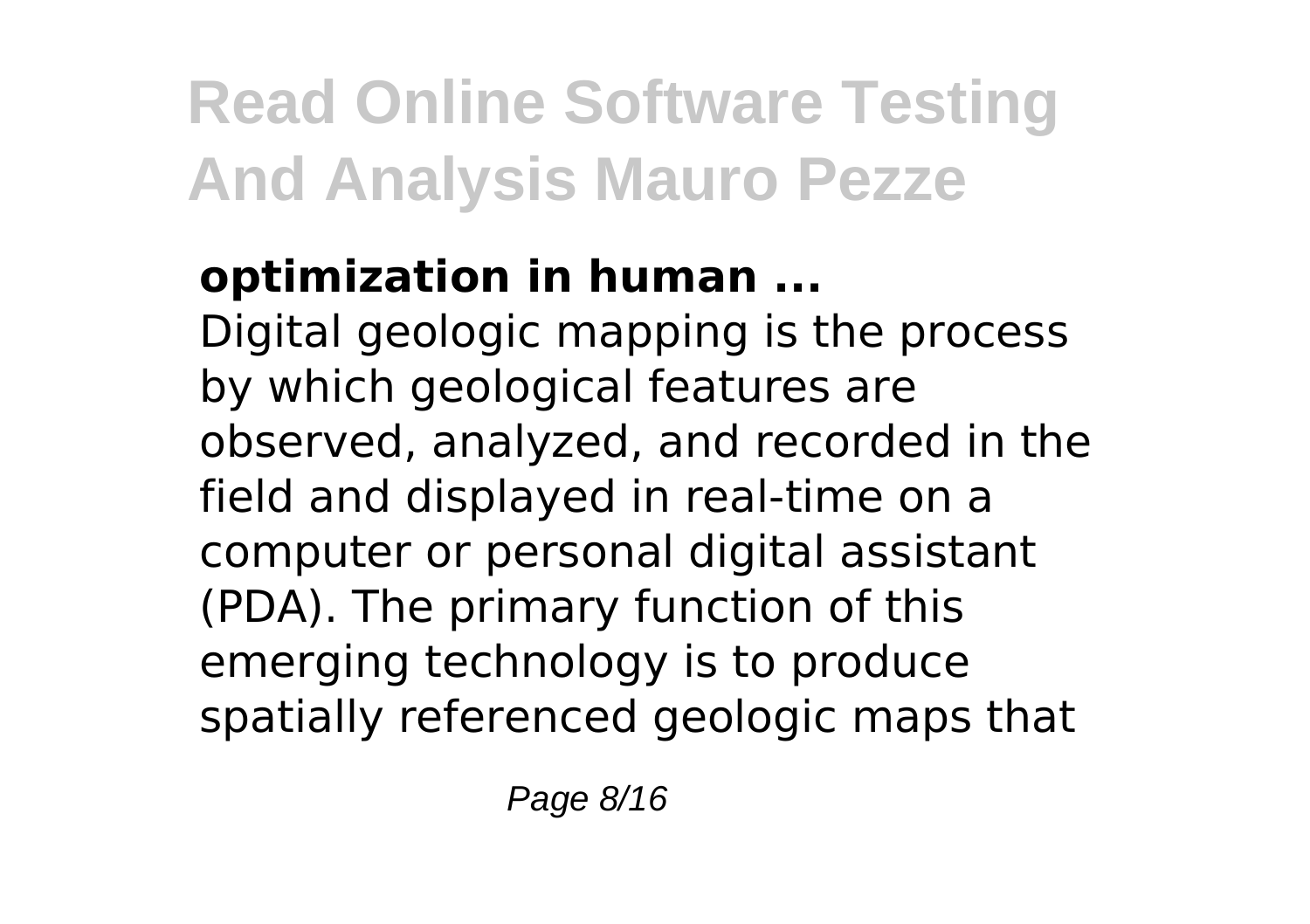can be utilized and updated while conducting field work.

#### **Digital geologic mapping - Wikipedia**

8.1.1 Introduction. One of the most promising applications of scRNA-seq is de novo discovery and annotation of celltypes based on transcription profiles.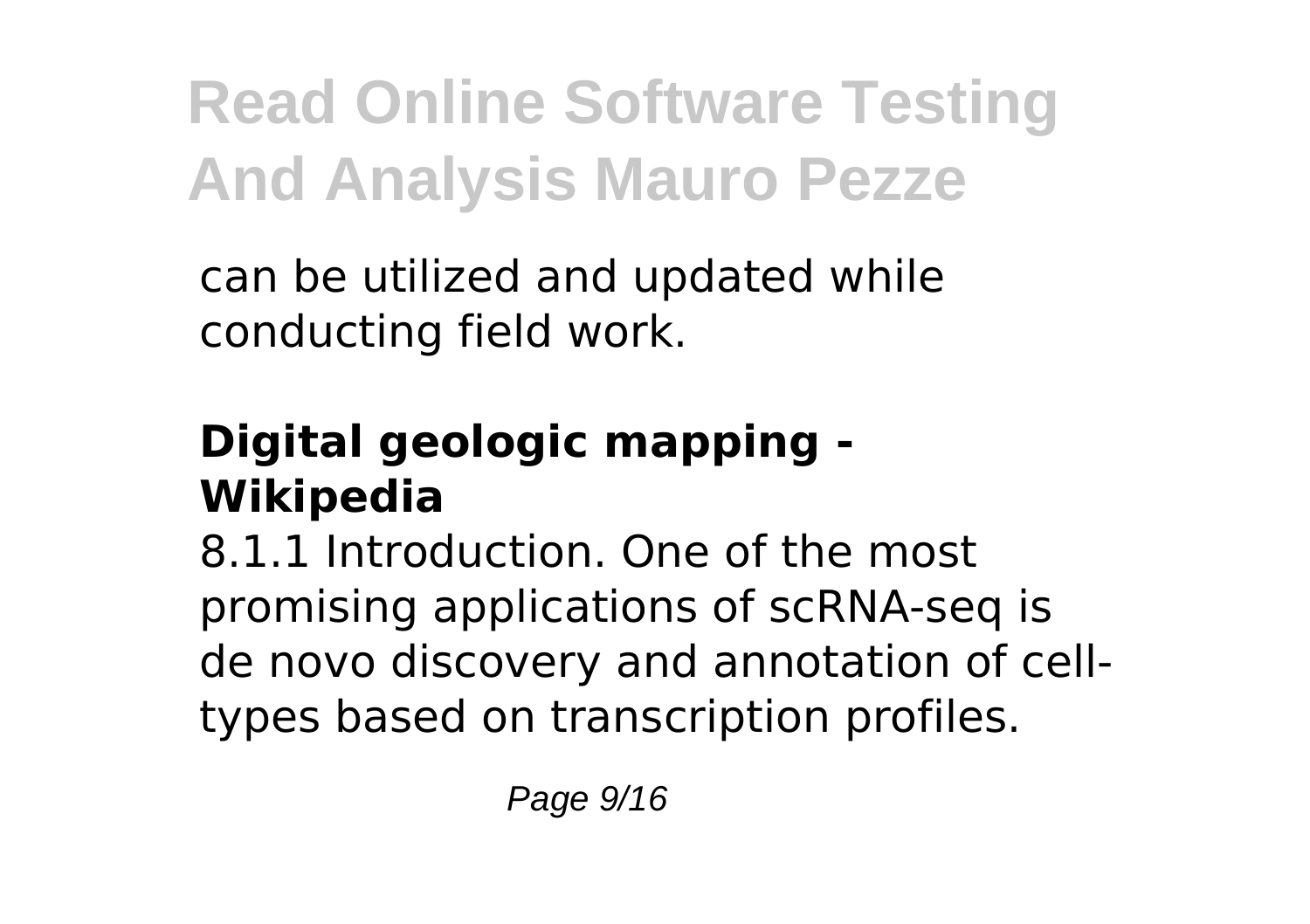Computationally, this is a hard problem as it amounts to unsupervised clustering.That is, we need to identify groups of cells based on the similarities of the transcriptomes without any prior knowledge of the labels.

#### **8 Biological Analysis | Analysis of single cell RNA-seq data**

Page 10/16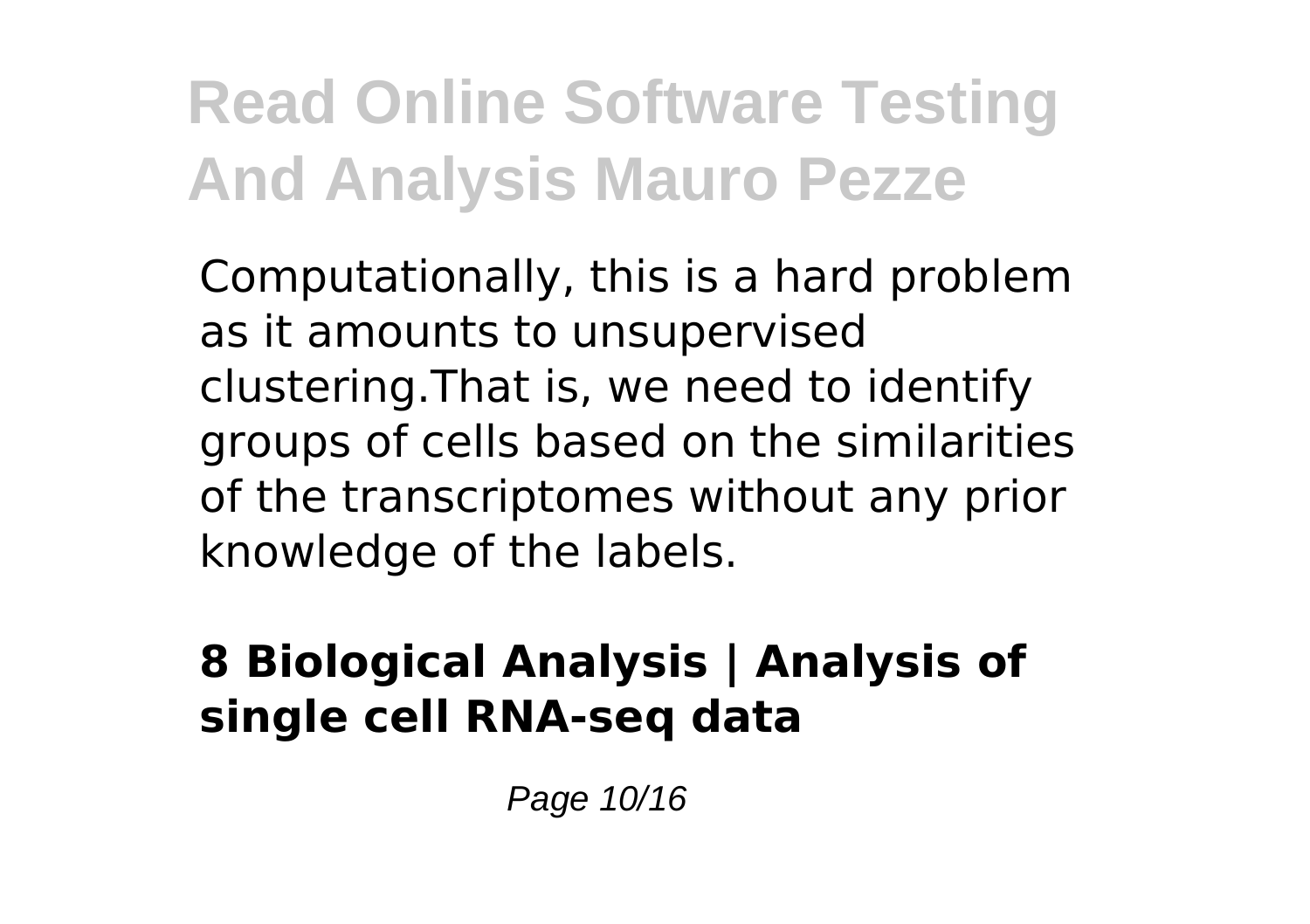Genetic studies have consistently indicated a single common origin of Native American groups from Central and South America 1,2,3,4.However, some morphological studies have suggested a more ...

#### **Genetic evidence for two founding populations of ... - Nature**

Page 11/16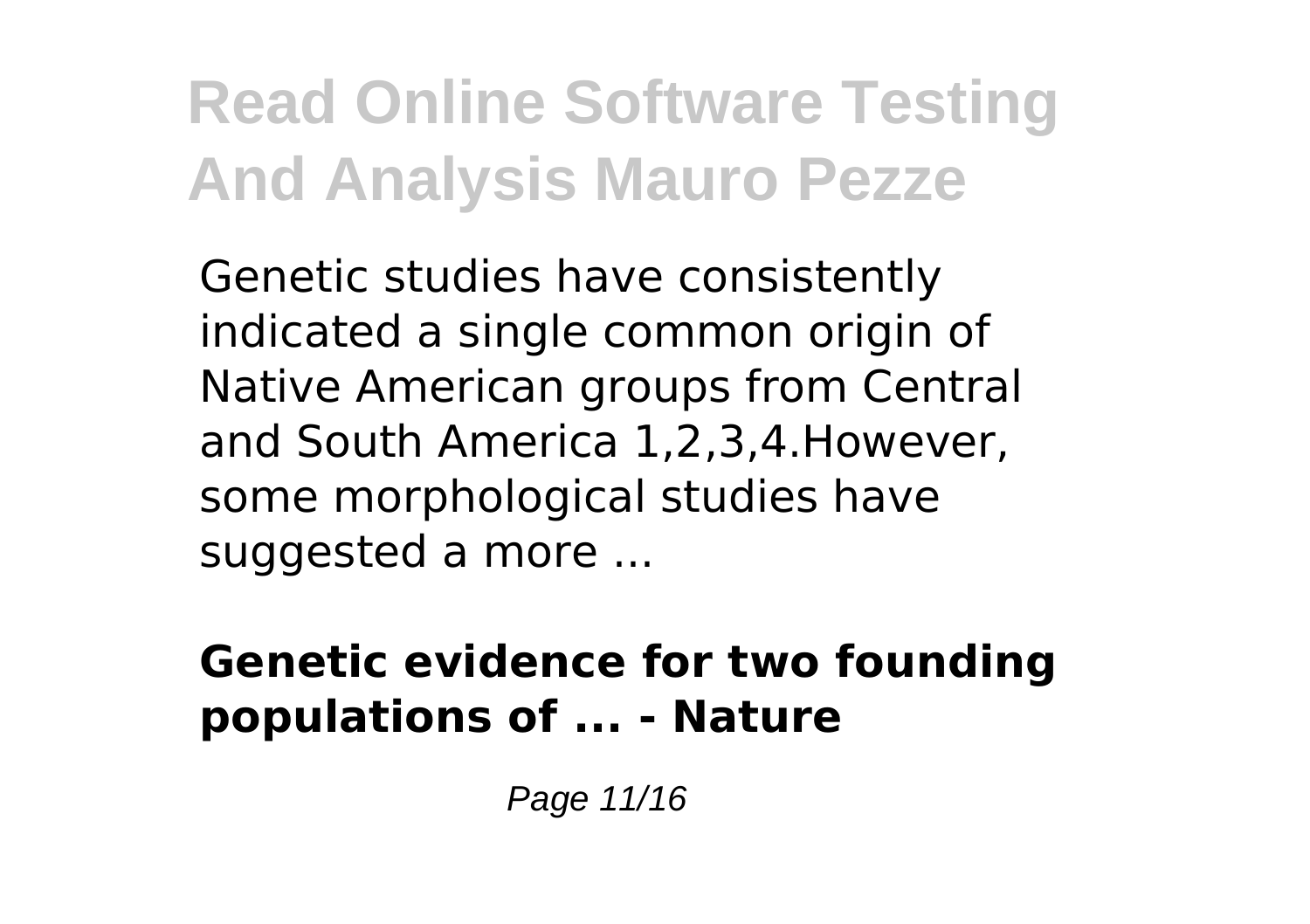As a result, the learners receive unique testing questions, while the database with tests does not grow significantly in size, and the size of the information transferred is minimized. View ...

#### **Is there any free SQL database server online? - ResearchGate**

c Statistical analysis of regenerated

Page 12/16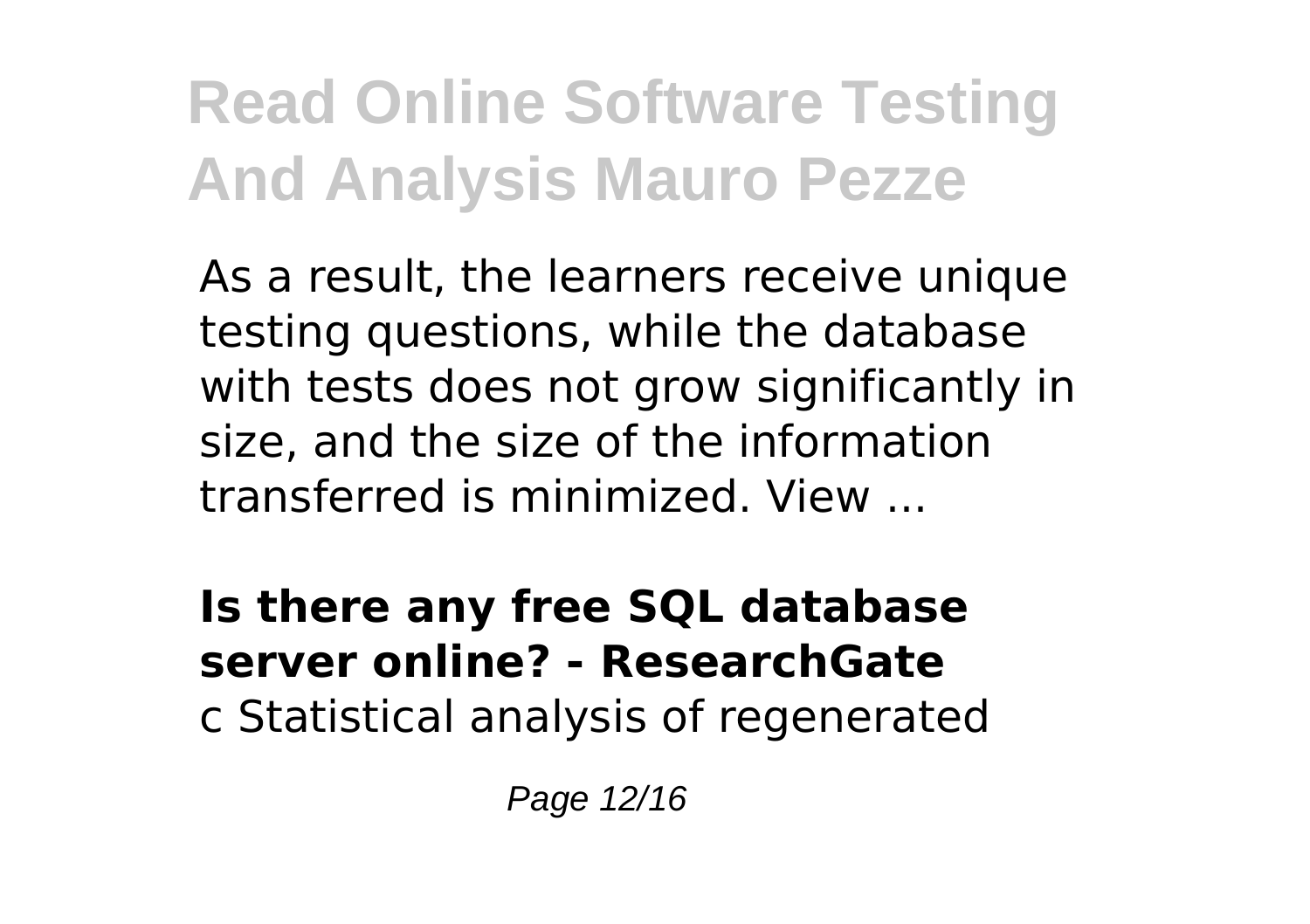axons shown in (b),  $n = 4$  optic nerves, one-way ANOVA,  $*p < 0.05$  for CD82 + ONC 14dpc v.s ONC 14dpc and CD82 + ONC 28dpc v.s ONC 28dpc.

**CD82 protects against glaucomatous axonal transport ...** Graphite. Graphite is an open source monitoring system first developed by

Page 13/16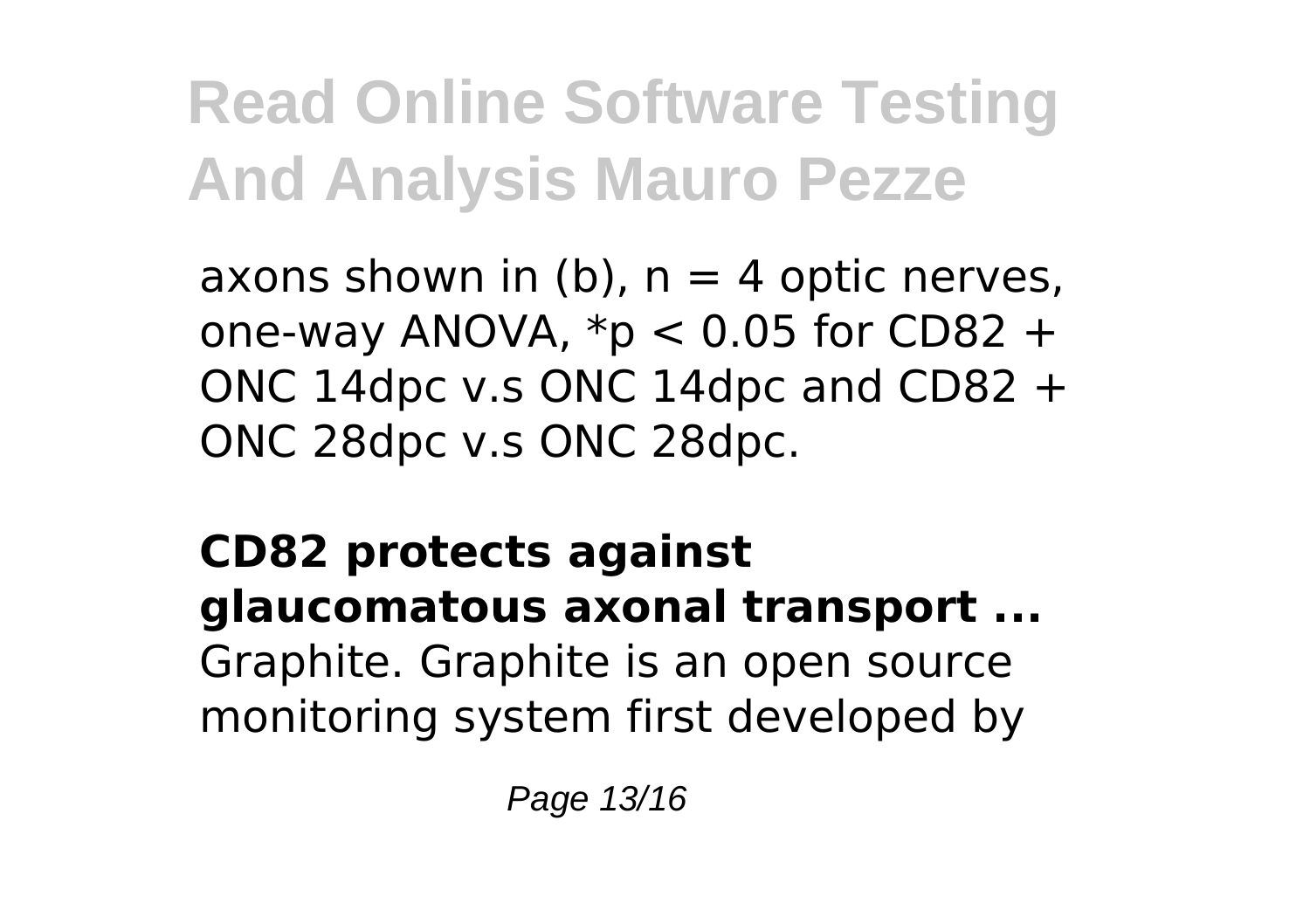Chris Davis at Orbitz in 2006, and has since been adopted by various other contributors.

#### **Graphite - Grafana Labs**

13. Area under the curve (recommended for research purposes). This can be calculated from CGM analysis software and is recommended for research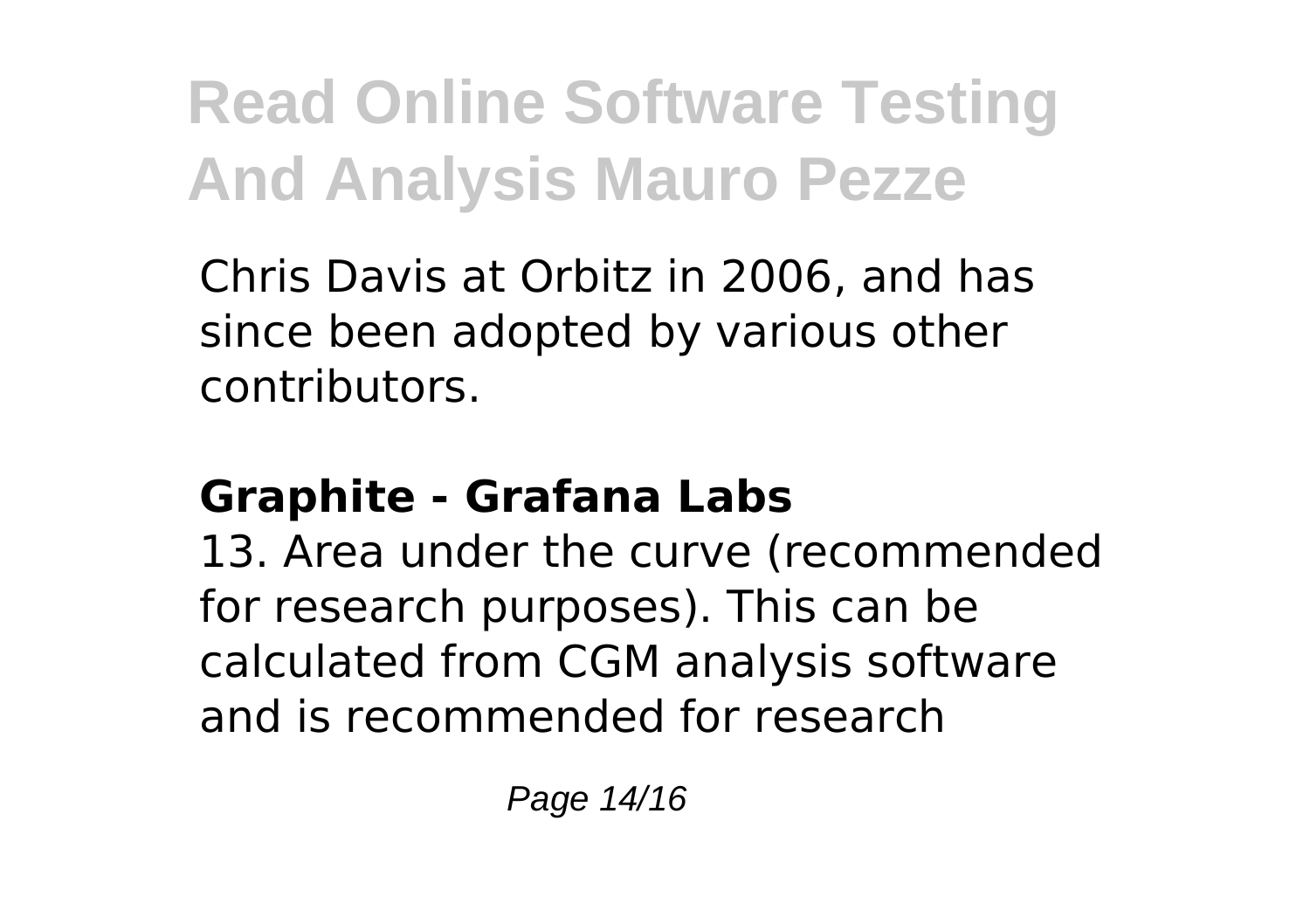purposes, as it is a measure that integrates to some extent the severity of a high or low glucose along with the duration of the abnormality. 14.

Copyright code: [d41d8cd98f00b204e9800998ecf8427e.](/sitemap.xml)

Page 15/16